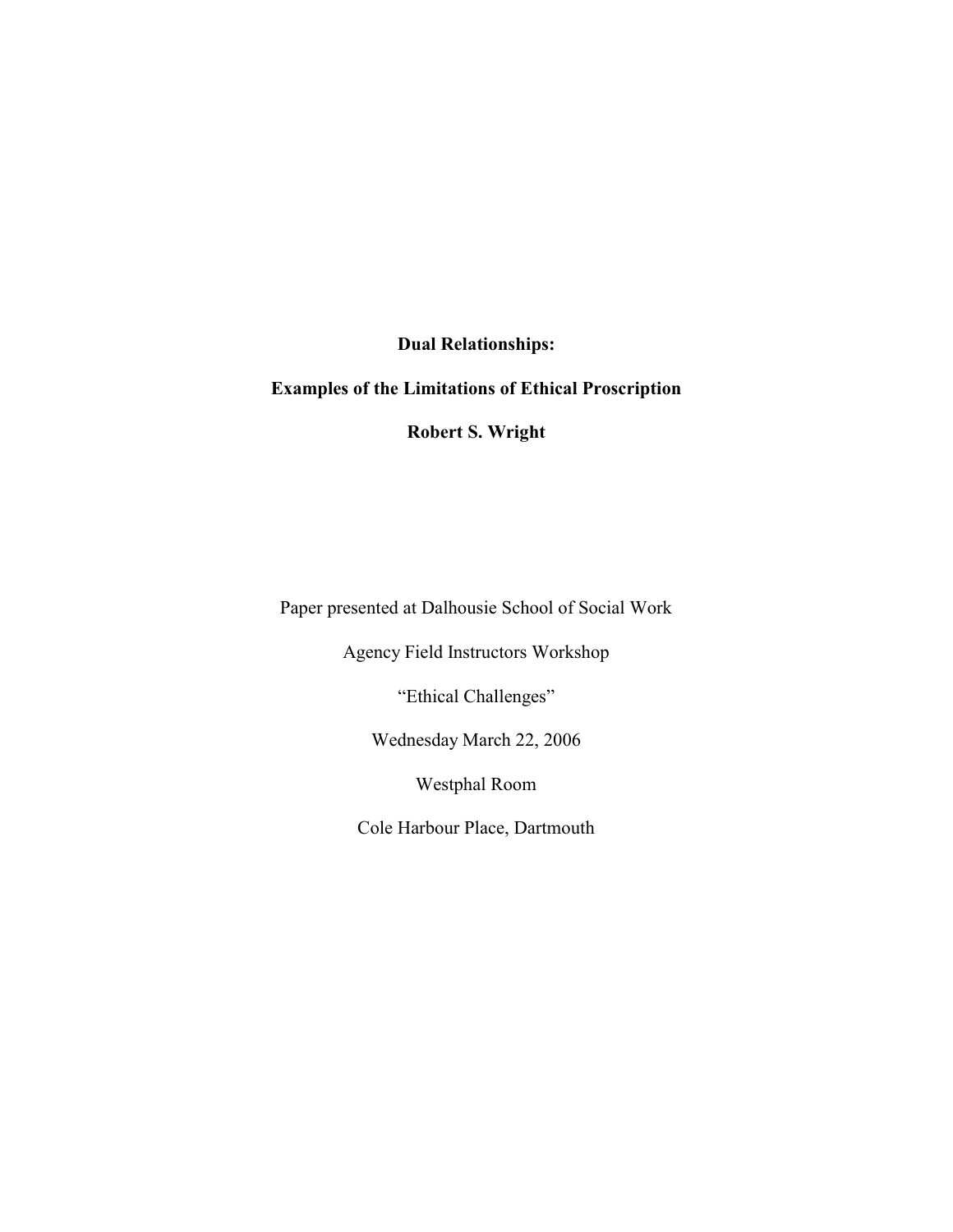Dual Relationships: Examples of the Limitations of Ethical Proscription 2

A professional code of ethics can best be described as a comprehensive and systemically arranged statement of principles and standards of conduct. While the necessity of having a code of ethics is rarely debated in professional literature, the dilemmas associated with the interpretation and integration of such statements is the source of much discussion. In the United States, seventy years of debate over social work ethics has seen the experimental draft code attributed to Mary Richmond in the 1920's, develop into the comprehensive, formally adjudicated statement known as the National Association of Social Workers (NASW) Code of Ethics, first adopted in 1960 and last revisited as recently as 1999. Similarly the Canadian Association of Social Workers' (CASW) code has the same history and was amended as recently as 2005.

That our codes have undergone numerous revisions over the last 80 years is a sign that the understanding of what is ethical behaviour is similar to social norms generally, that is, they change over time. Rather than a sign of weakness, adaptability enables a code to remain relevant to modern practice. Such changes may be due to pressure exerted from internal forces within the association or, as in the case of revisions made to the NASW code in 1990 as a result of a US Federal Trade Commission investigation, in reaction to external forces (Reamer, 1995).

Given this openness to debate and change, practitioners from various personal backgrounds and professional practice settings should not be hesitant to enter debate over ethics. Indeed, given that the complexion and complexity of North American society has changed so dramatically since the days of Mary Richmond it is critical that practitioners from diverse cultural and ethical backgrounds and new and emerging practice contexts contribute to ethical debate. This author's first significant foray into ethical debate began in 1995. I wrote in response to an article which suggested the need for further clarification of the ethical prohibition against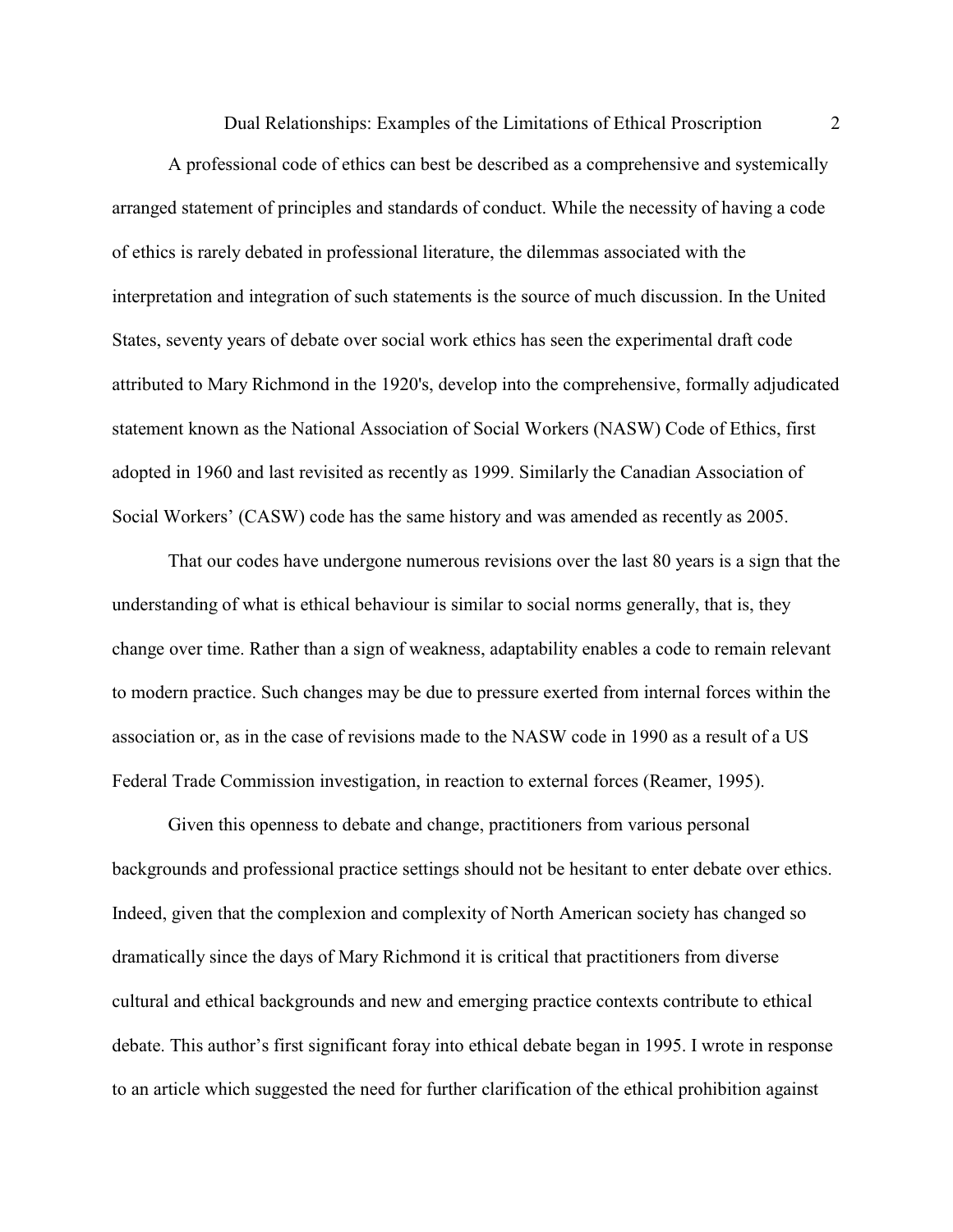Dual Relationships: Examples of the Limitations of Ethical Proscription 3 engaging in dual relationships with clients (Brownlee and Taylor, 1995). The authors of the original article recognized the dilemma faced by rural and isolated practitioners who find themselves engaged in trade or non-professional social and community contact with former or current clients. (They offer the example of the rural practitioner whose clients operates the only general store and post office in the community). This author's reply echoed the concern and drew comparisons to the ethnic practitioner who finds themselves meeting frequently with clients in social settings within the ethnic community (Wright, 1995).

For the purposes of this discussion I would like to suggest that there are a number of considerations which should first be articulated as we begin to discuss modern ethical challenges. First we should understand that most ethical thinkers fall into one of two ranges: teleologists or relativists who measure the ethics of a course of behaviour based on the consequences of the actions - and deontologists or absolutists who believe that certain actions are inherently right or wrong regardless of outcome (Reamer, 1990 as referenced in Hartsell, 2006).

Though I would hesitate at this point to assert that one position is greater than the other, I believe it is important that we are aware that the different approaches exist. This can help us clarify and better understand diverse opinions, particularly those that are seated in a mode of thinking different than our own.

Second, we should understand that our belief about the nature of the social work/client relationship frames the context for much ethical debate. It has been suggested that a social work relationship is uniquely professional and has two critical components: fiduciary responsibility and therapeutic responsibility. These two words support an understanding of the social work relationship as one of inequality in which the social worker has the primary obligation for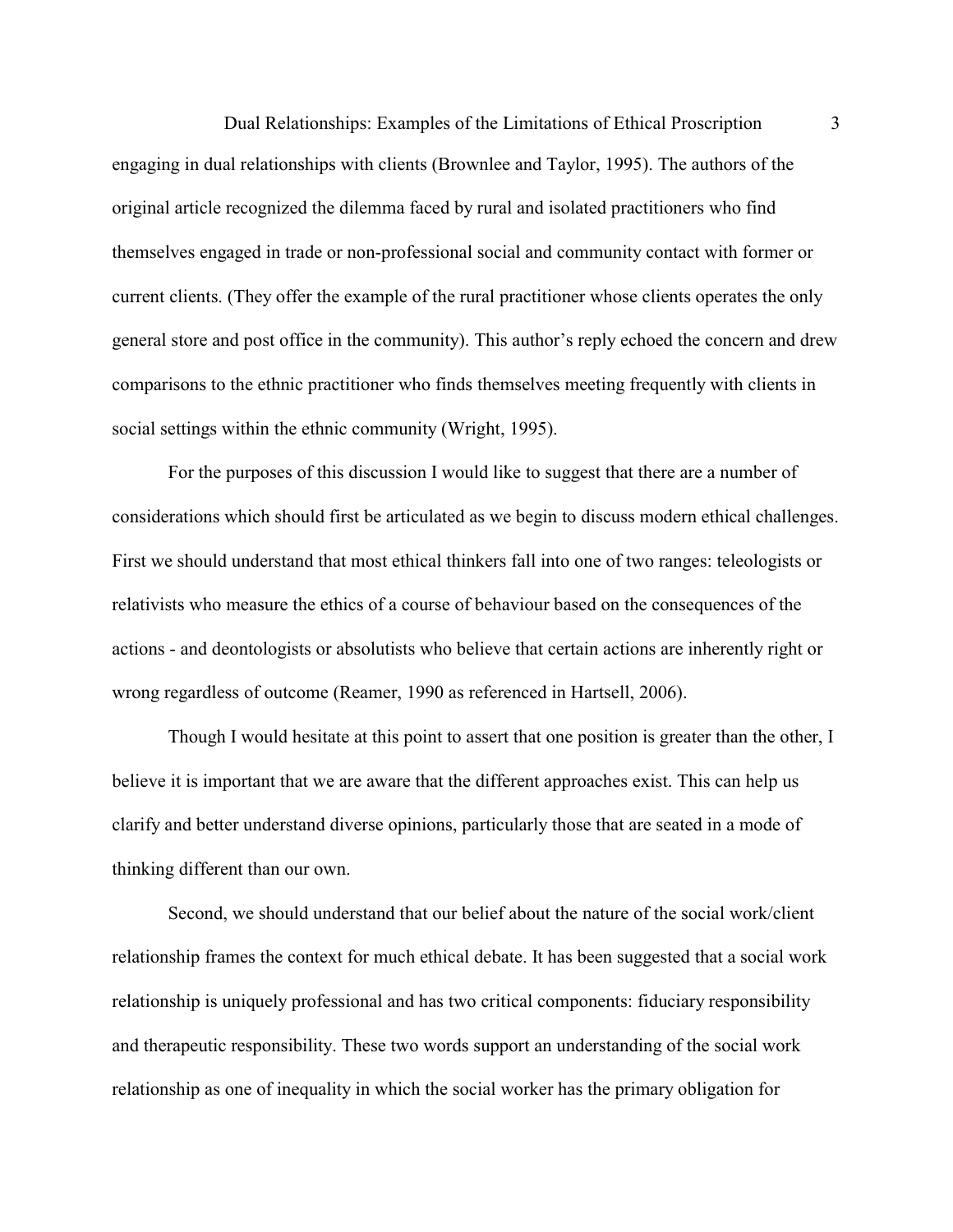Dual Relationships: Examples of the Limitations of Ethical Proscription 4 ensuring that the vulnerable client is protected from the potentially abusive power of the social worker (Johner, 2006).

It should also be understood that there is a difference between boundary crossing and boundary violations. "A boundary violation happens when a social worker is involved in a dual relationship that is exploitative, coercive, manipulative, or deceptive." While boundary crossings are those dual relationships that do not have those negative, aggressive elements (Johner, 2006). This difference suggests that some dual relationships have the potential of being ethical or unethical or somewhat in between and that the context and nature of the dual relationship is a determining factor.

Finally it should be noted that certain practice models and emerging theories challenge our traditional "pumps and pearls" (with all due respect to Mary Richmond) model of social work practice. Minuchin asserted that the role of the therapist was to serve as the "good enough mother" (Minuchin, 1974 as referenced in Goldenberg, 1996). Similarly, child welfare settings in our jurisdiction and the standard of care for children in the care of the state ought to be treated as if cared for by a wise and conscientious parent. Post modern practice methods that reject the power/vulnerability foundation of the worker-client relationship; and an increasing leaning towards intensive community and home based treatment models that promote intense affective relationships between workers and clients all threaten to undermine the earlier assertions. I predict emerging interventions aimed at supporting strong racial identity among aboriginal and indigenous African Canadians will further stretch our understanding. These will rely heavily on practitioners that are embedded in their communities and serve not only as "therapists" but also serve as mentors and elders and practice primarily from a traditional ethnic set of values and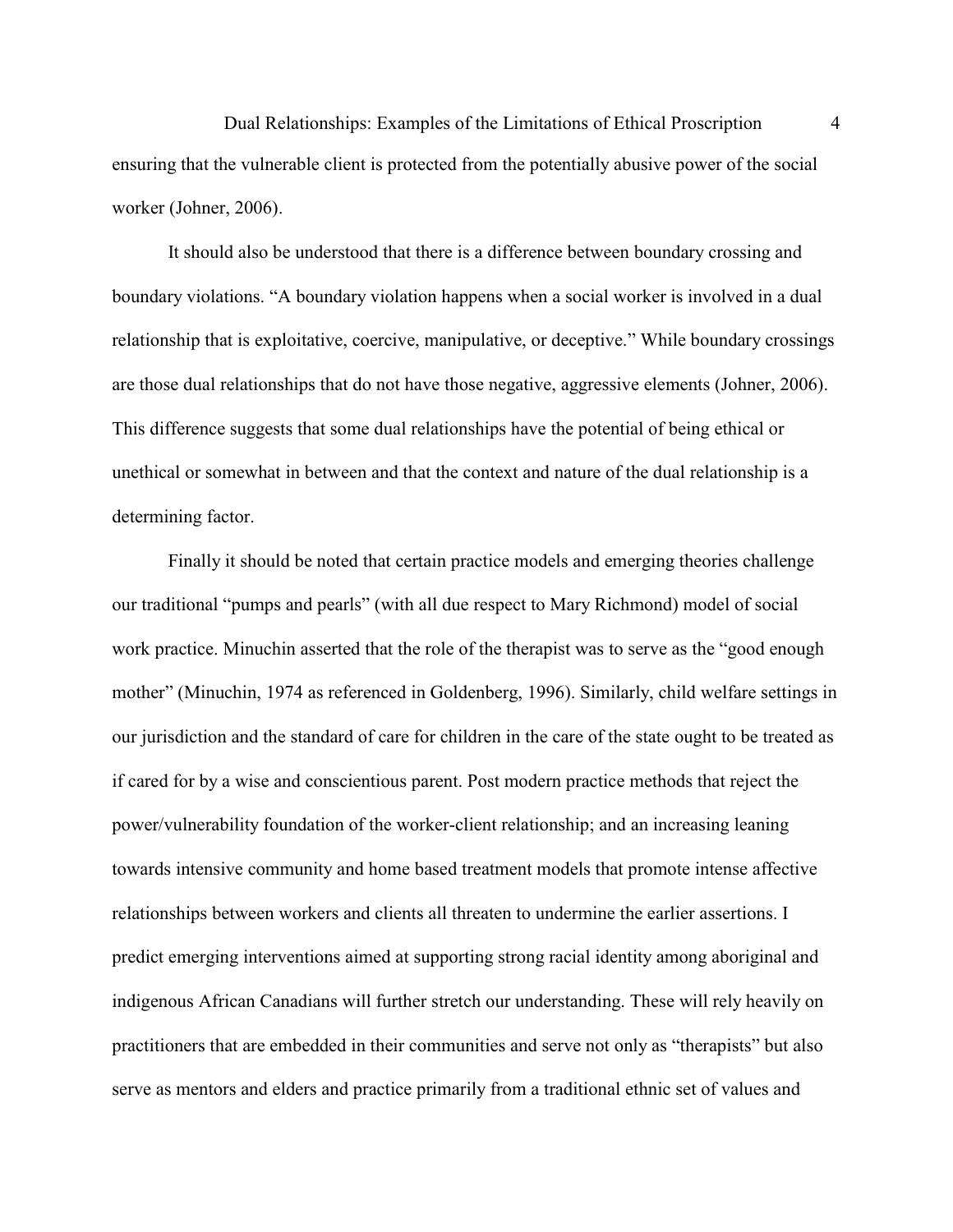Dual Relationships: Examples of the Limitations of Ethical Proscription 5 philosophies and only secondly refer to professional codes of ethics for guidance. For these practitioners, post modern and traditional ethnic practitioners, the code of ethics will present significant challenges.

These examples illustrate two important issues that must be considered when discussing and developing ethical codes: That a wide diversity of practitioners must be consulted if the code is to reflect real practice, and, that a code must be seen as a developing set of guidelines to ethical practice, not an absolute proscription. This should not lead us to turn our backs on the idea of ethical codes. Rather it should engage us more significantly in ethical debate and articulation.

This should not leave the practitioner feeling directionless. Modern codes of ethics are never intended to serve as the Urim and Thummim of professional practice.<sup>1</sup> The NASW Code of Ethics describes itself as offering "...general principles to guide conduct, and the judicious appraisal of conduct, in situations that have ethical implications" (NASW, 1993, preamble). This statement is significant. It recognizes that the final responsibility for ethical practice lies firmly with the individual practitioner. Codes of ethics require the application of professional judgement in order for ethical practice to follow. This necessitates that each professional must adopt, articulate, and practice a model of ethical decision making that takes into consideration their respective professional code, their practice setting, the theoretical framework of their practice, and their cultural, personal and professional values (Pine, 1987).

<sup>&</sup>lt;sup>1</sup>Urim and Thummin. Two objects attached to the breastplate worn by the high priest in ancient Israel. The high priest used these two objects to directly ascertain the will of God in doubtful matters involving the welfare of the state.